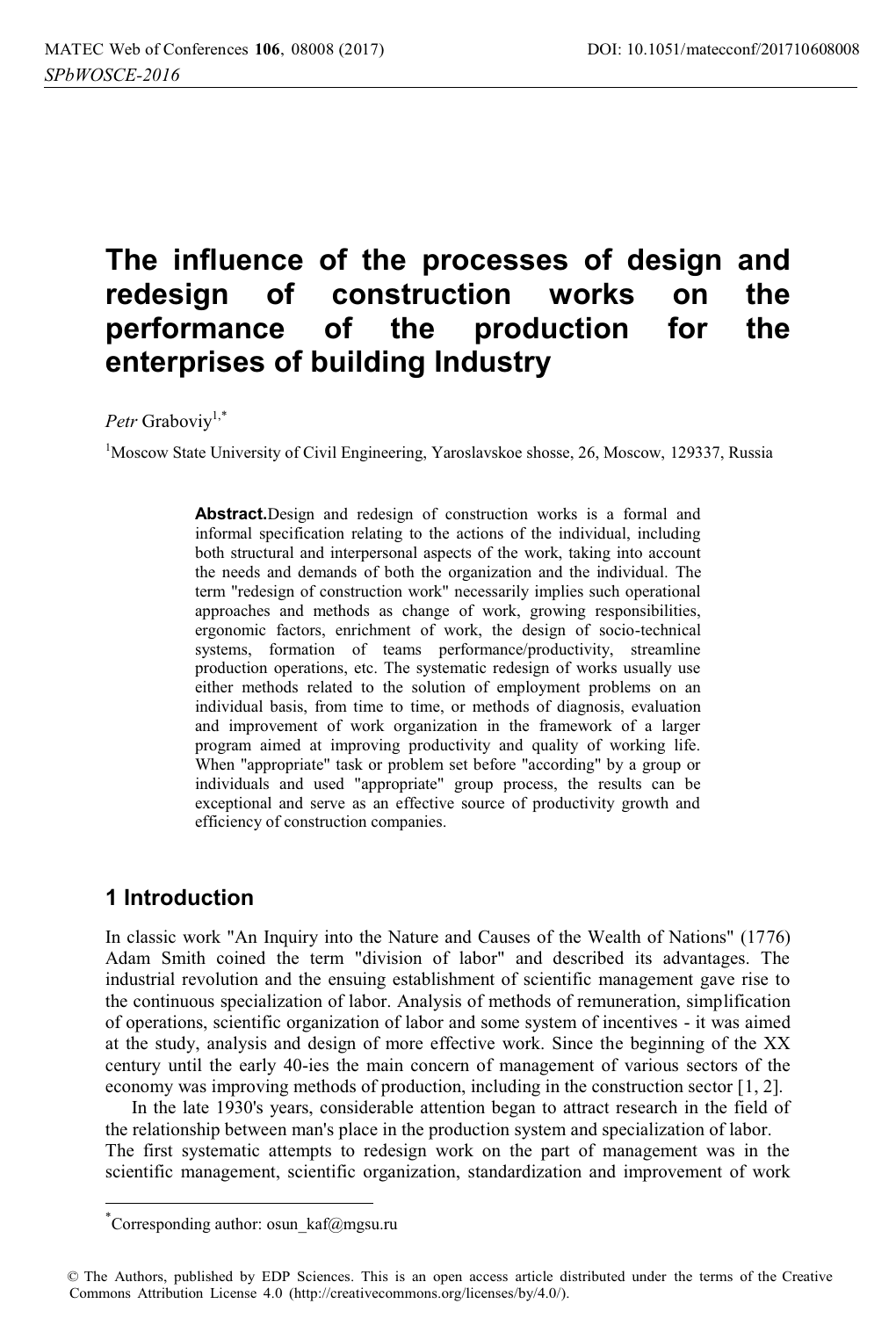processes, operations research and ergonomic approaches. For example, in the early stages of the industrial revolution in the United States there have been several successful attempts to improve the efficiency of enterprises. But as the administration had violated human rights and were unable to apply these methods properly, they acquired undeservedly a bad reputation. Further abuse of named methods led in the late 30-ies to the emergence of the concept of human relations.

In the postwar period in Western European countries gained the power of trade unions and approaches to the humanization of work.

The extension work was first targeted by the administration's attempt to move away from the trend towards specialization and standardization, typical of the turn of the century to the redesign of work.

Change of work is the first attempt to deal with boredom and dissatisfaction caused by excessive specialization. During the change of the work functions are changing. That may affect vertical and horizontal load of the employee. For example, a key element of the Japanese management style is, obviously, the horizontal change of work from function to function at all levels of the organization. This leads to a slowdown of the process of promotion, a deeper understanding of the relationships in the organization, and to improve cooperation and coordination. Change of work as a method of redesigning work does not enjoy sufficient popularity among Western European managers, but its skillful application of this approach, obviously, there are opportunities in improving efficiency in the long term [3,4,5,6].

For the past 60 years there has been an intertwining of the concepts of human relations, scientific theories and management practices. Known independence of both approaches is preserved in our days, but at the same time, there is the development of integrated (hybrid) integrated management theories.

In the 70-90-ies of the last century and the early 2000s have become more obvious the problems caused by the impact of dissatisfaction of workers with their performance. In all cases when the work or job change due to new technology, reorganization of the company, the employee, with indications of the management or process of management by objectives, we can talk about the redesign work. Description redesign can be formal or informal. A formal description is carried out in the form of specifications and characteristics of the works, as well as benchmarks [2,7].

An informal description that is often more important, is carried out in the framework of discussions with employees, peers or in order of initiative of the employee. Both formal and informal description help to define the way in which the individual uses to perform this work (Figure 1).

Support and regulation of development processes is a key task of regional public policy, having at their disposal a fairly wide range of instruments (Figure 1).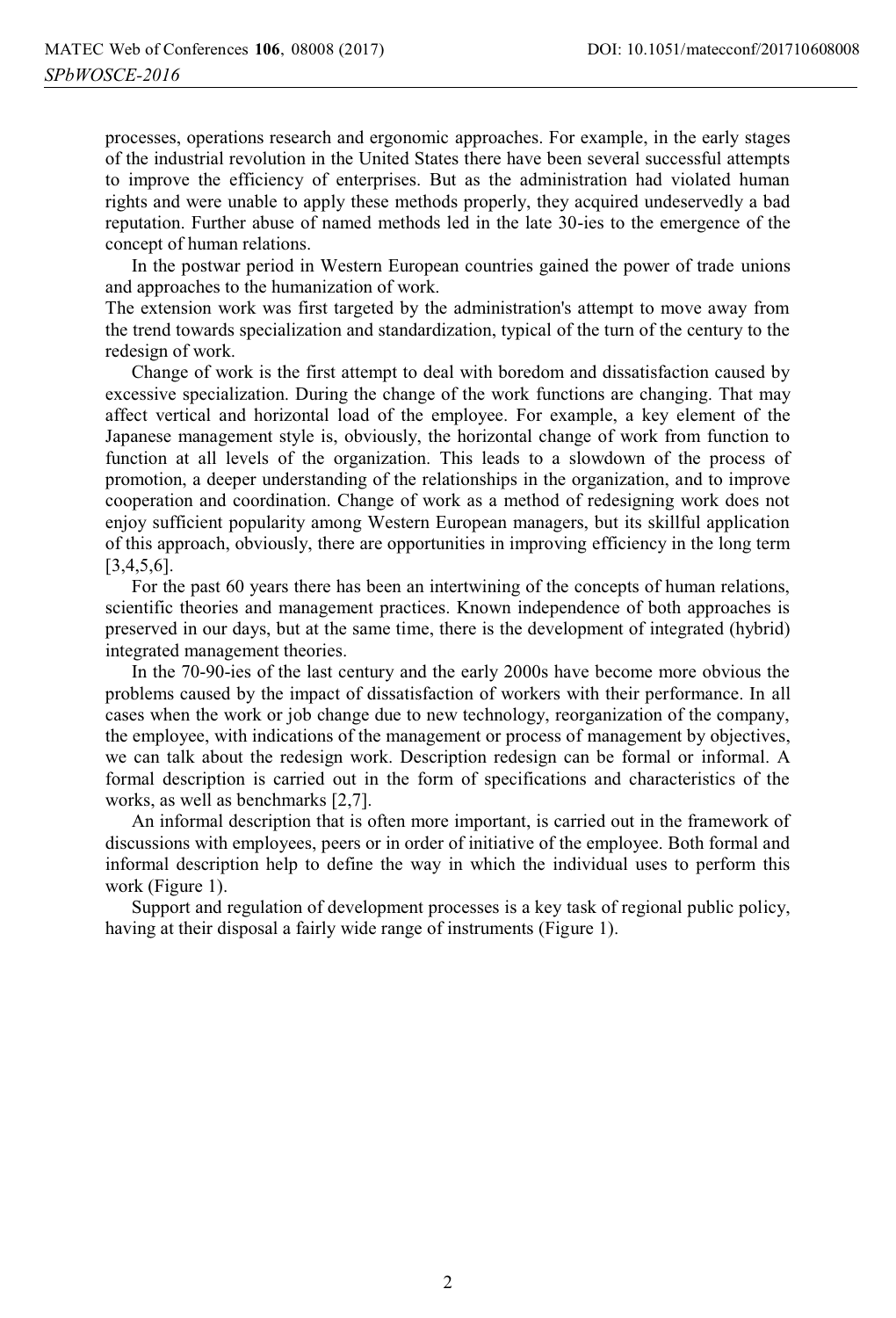

**Fig. 1.**The development of scientific performance management.

# **2 System of Redesign of Construction Works**

Currently, priority for the development of investment-construction complex of Russia is the management of construction industry enterprises through the improvement of their performance attractiveness in terms of flexible planning using various modeling techniques, assess the features and capabilities of achieving goals and objectives, manage and plan full life cycle of finished construction products.

The enterprise of the construction industry can increase its performance by changing the internal environment, namely:

– production and economic activity (transition to the effective use of local raw materials base, process re-engineering range of finished construction products, expansion of assortment of building production);

– organization of work management (implementation of flexible management structures). the purpose of the redesign of work/job is to change (or interconnected system works) so that workers higher evaluated the quality of their working life, their motivation was stronger, and the actual performance (productivity, efficiency, quality, innovation) is higher.

The term "redesign of construction work" necessarily implies such operational approaches and methods as change of work, growing responsibilities, ergonomic factors, enrichment of work, the design of socio-technical systems, formation of teams performance/productivity, streamline production operations, etc. Although in this area are conducted a lot of research, however, to predict the effect of methods of redesigning work is hard [8, 9]. The main difficulties associated with the study of this question for the construction companies, stem from the following points:

1. The presence of a large circle and the number of methods that you can use this approach;

2. The lack of specific applications for each method and therefore the possibility of its consistent use;

3. Intuitive approach to redesigning the activities (development and implementation of methods of diagnostics and estimation procedures behind the application of the methods themselves).

Therefore, there are no universally accepted criteria or performance measures of the companies by which to assess the quality of designing work. As mentioned above, there is no one strategy for improving project work. Most of the work is not designed to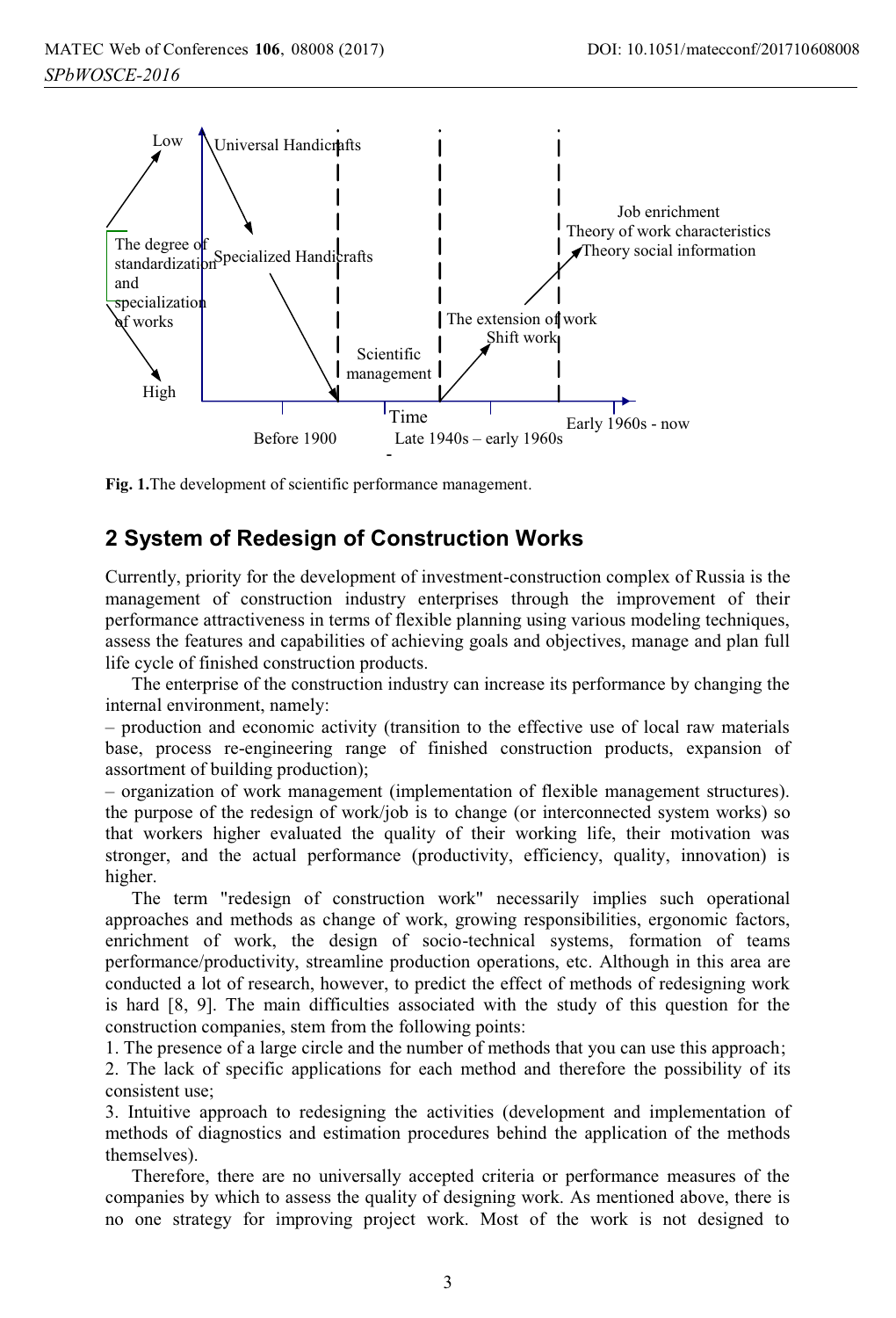comprehensively and systematically from the beginning of their execution, and subjected to constant informal redesign.

The systematic redesign of works usually use either methods related to the solution of employment problems on an individual basis, from time to time, or methods of diagnosis, evaluation and improvement of work organization in the framework of a larger program aimed at improving productivity and quality of working life. The redesign of work differs from other approaches the science of behavior in four ways, so it is an excellent method of stimulating organizational change. First, redesign of works leads to a change in the fundamental relationship of the individual to his work. It can be argued that this is perhaps the most important relationship between the individual and the organization. Second, the changing nature of the expectations associated with labor, redesign directly affects behavior. Assuming that the job is accepted, you can expect that employee behavior will be focused on a new job. Third, in connection with the redesign of work often open a variety of opportunities to start other organizational changes. Diagnoses and procedures associated with many methods of redesign, often give some insight into the possibility of further changes that can positively affect individual and group performance. For example, in the programs of the redesign of work often emerge possible improvements in methods, technology, important relationships and interdependencies. Finally, fourth, the redesign of the works is capable in the long term to ensure a balance of public and human needs with the technological needs of the enterprises. Under "extension work" means a horizontal load on the worker, while the "enrichment work" is the vertical load. If you have in mind a hierarchical structure, e.g., secretaries, as a rule, lie in the same plane, and the function of the Manager in the other. To expand means to give the employee more work of the same type, whereas for the enrichment of the work entrusted to it "more difficult" and "higher order" work.

The simplification of the operation represents the opposite of expansion. It involves partitioning the work into its constituent elements or operations thus, in order to detect highly specialized technological operations, train them and then efficiently execute them.

Enrichment of labour constitutes the most common and probably the most successful approach to the redesign of work. Although in the development of instrumentation in this area this theory has proven fruitful, it has often been criticized for oversimplification and methodological shortcomings [10, 11].

The theory of enrichment of the work comes from the fact that meaningful work is characterized by at least the following six factors:

1. Responsibility: employee is responsible for the performance;

2. Achievement: employee believes that he has an important job;

3. Control over resources: the degree of employee control over the work being performed;

4. Feedback: the degree of employee obtaining direct information concerning the performance;

5. Professional growth: the degree of possibility for the employee to increase skills;

6. Working conditions: the worker control over working conditions.

#### **3 The Theory of Characteristics of Works**

On the basis of earlier studies on the issue of design works has developed important new direction, referred to as the theory of characteristics of works. The fundamental model of this theory is shown in Figure 2. She claims that the probability of a positive psychological state of the individual is increased in the presence of five significant aspects of the work. Three of these aspects — diversity, completeness and relevance and link richness of the work. Let's consider them in more detail.

1. The variety of work means that it requires and allows for different-shaped actions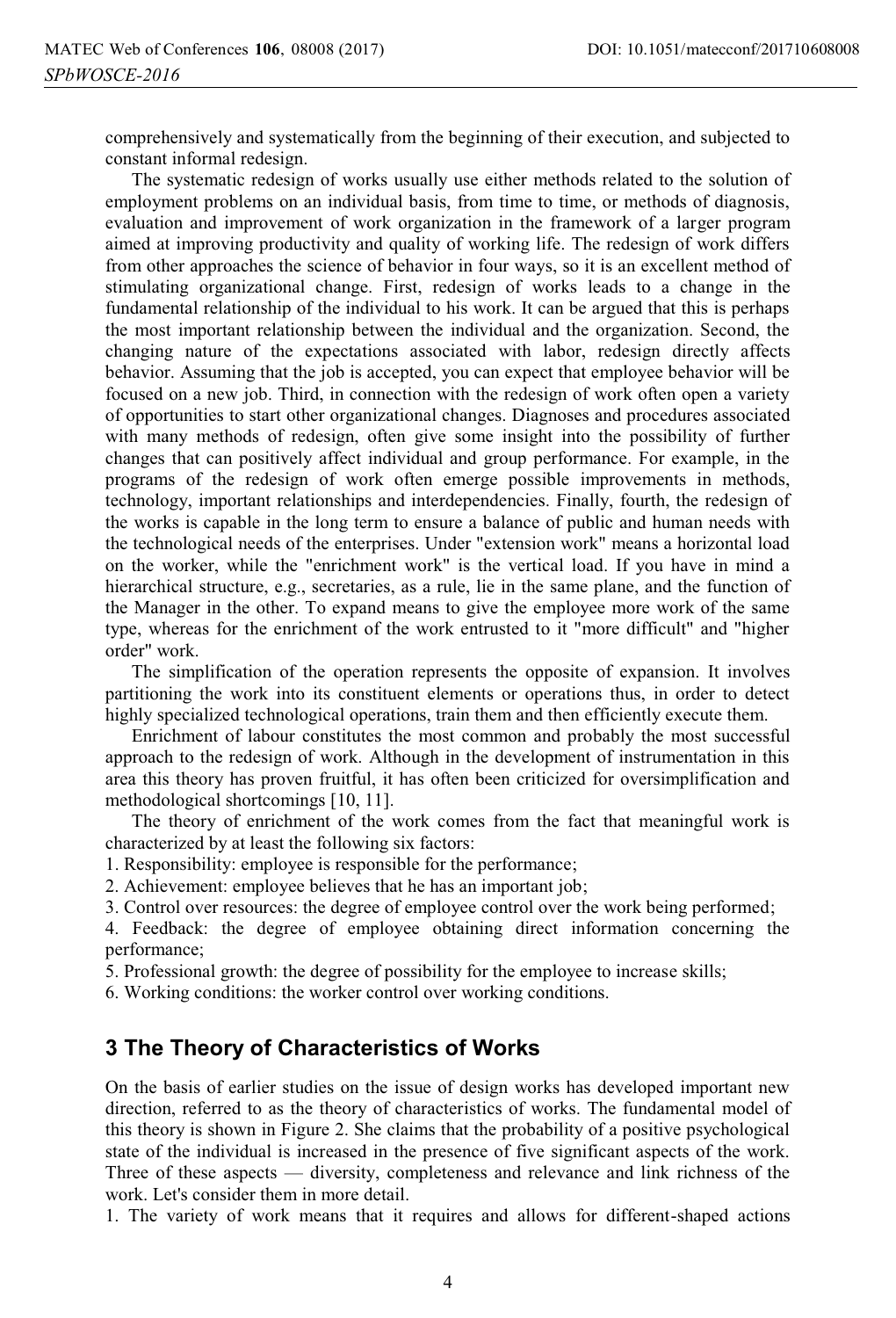involving different skills and aptitudes;

2. The finished work means that it requires and allows for the completion of the whole, and clearly distinguishable cycle the action or do the work from beginning to end with visible results;

3. Relevance describes the degree to which the employee is aware of its significant impact on organizational production system, the enterprise as a whole and perhaps even on the construction industry and society.

The other two aspects — autonomy and feedback.

The theory comes from the fact that all five of these aspects of work are the main points that determine the motivation and satisfaction of the employee. The degree to which manifest these important psychological factors, and determines, according to the theory, the probability that will be obtained favorable results in a personal and productive way. The model claims that the work, which is typically more named five aspects, will be more motivated and will bring more satisfaction than the work in which these aspects are inherent to a lesser degree.



**Fig.2.**General model of the theory of characteristics of works.

The theory also recommends that the important variable governing the relationship between the characteristics (independent variable) and personal and production results (the dependent variable), namely the intensity of the needs of the worker in growth [12, 13].

To make a model of the operational characteristics it is primarily necessary to identify the reaction of employees (self-reports) on the characteristics of the work using tools such as diagnostic evaluation (DEW) and a list of items (LoI). Most often the dependent variable is job satisfaction (weak spot in this area of research), which are evaluated using such methods of analysis of work of installations as descriptive index (DIW), index of organizational reactions (IOR), questionnaire on satisfaction (QS) and the scale of job satisfaction (SJS). The most recent studies have explored the question of whether it is possible to differentiate between General measures used in the design of works (DEW and LoI), and measures of satisfaction with work (other treatments).

For example, using the DEW procedure to obtain an indicator of the motivational potential (IMP) combine the indicators relating to the five aspects of the work. Formula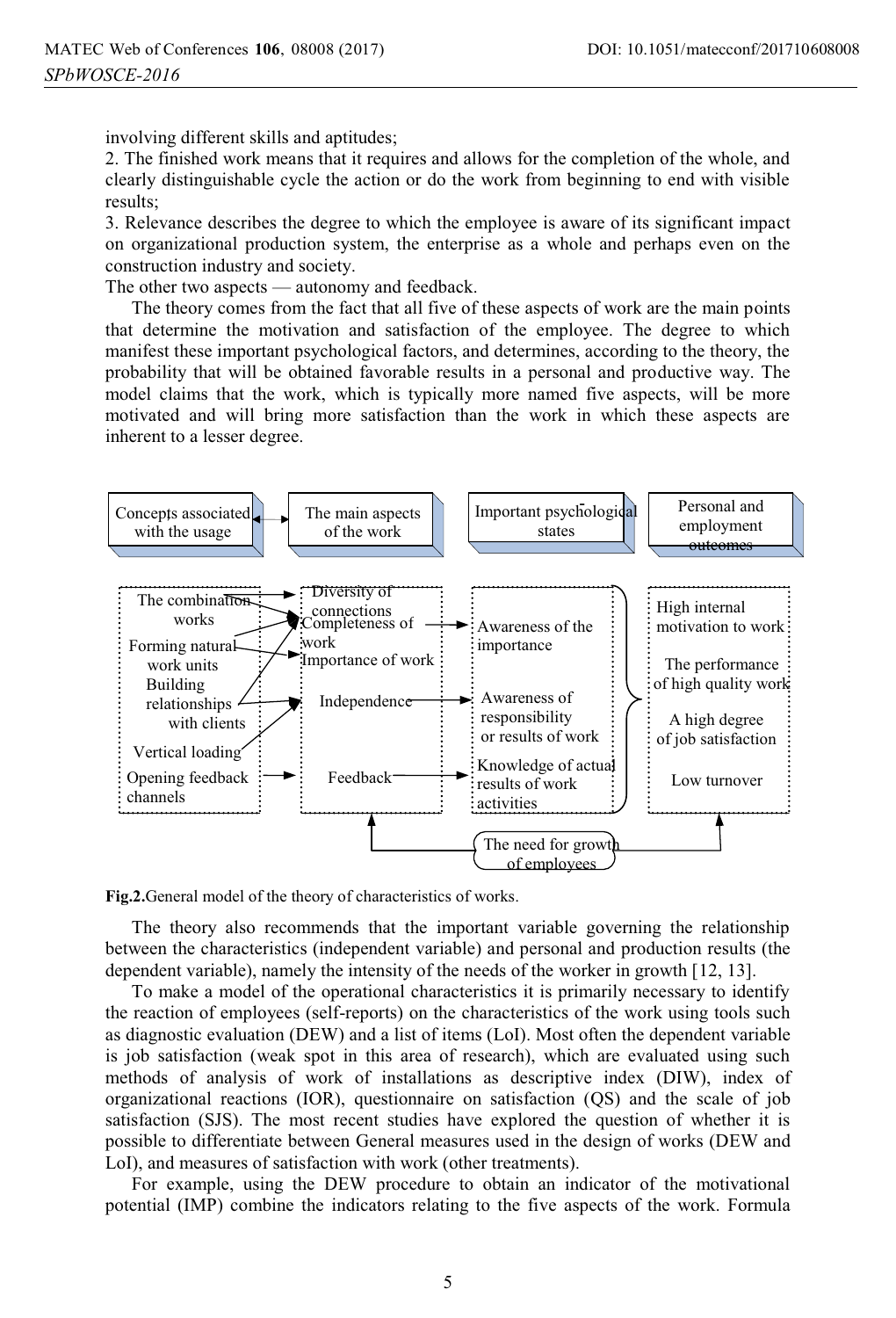combining individual results to produce a single index of motivational potential is low IMP are potential candidates for redesign. In Figure 3 shows an example of a possible diagnosis using the DEW procedure. Once identified work to be redesign, the theory characteristics are used for this purpose on the basis of five basic principles.



**Fig. 3.**Diagnostic review of the work: characteristics of "good" and "bad" work.

These principles include: the formation of natural units of labor, union of work, relationship-building, providing the vertical loading opening feedback channels.

In Figure 4 shows the relationship between the main aspects of the work and the listed principles of the changes.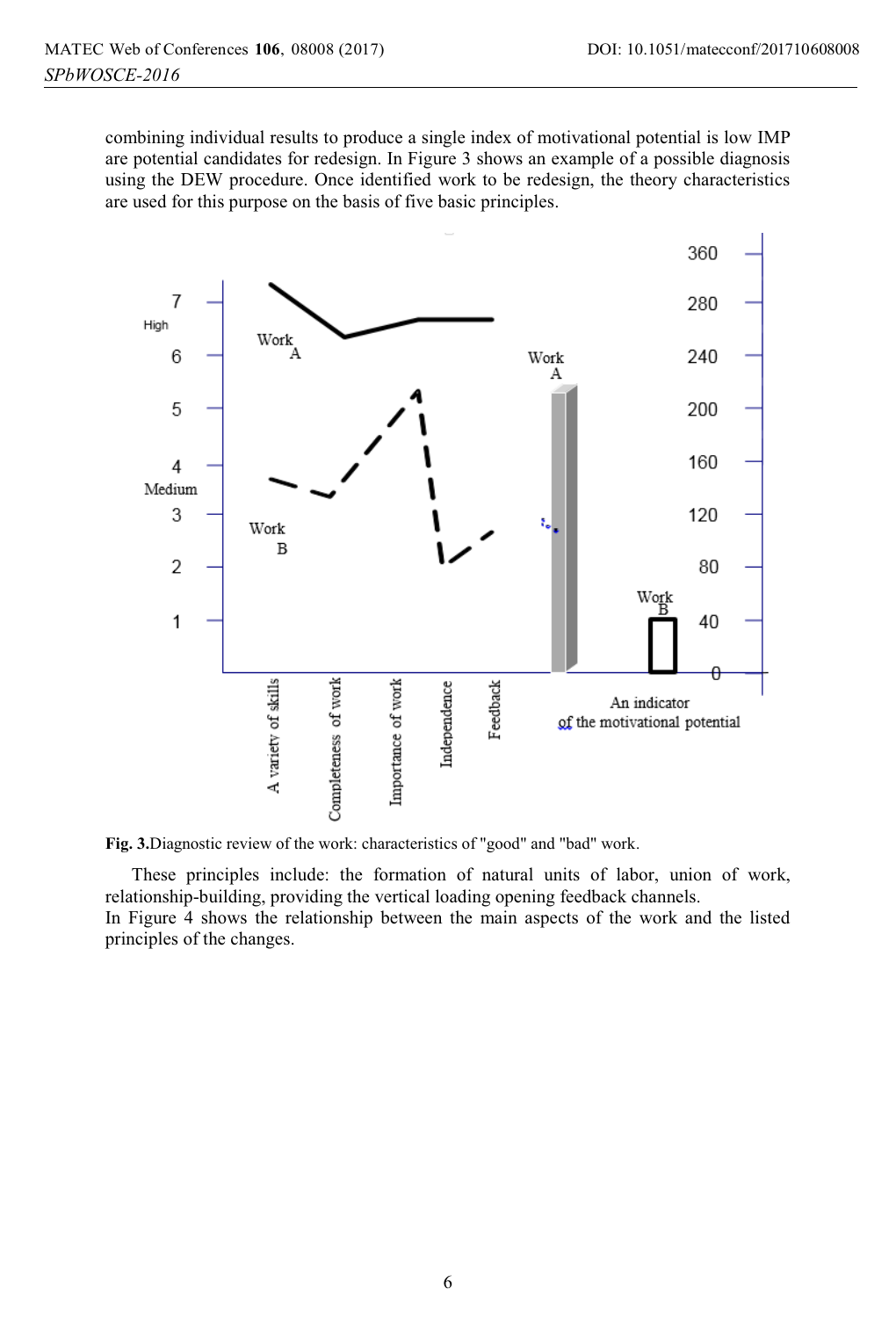| Measurement and eralmation              | Analysis<br>of the problems       | Step 1:<br>Step 2:<br>Step 3: | Awareness of the need for change:<br>a) DEW, LoI<br>b) poor performance<br>c) problems of quality of working life<br>d) intuition<br>Assessment, diagnosis, the use of<br>redesign work as a suitable method or<br>approach<br>for<br>the<br>improving<br>performance/ productivity<br>The diagnosis of the production system<br>and working conditions:<br>a) diagnosis of existing works;<br>b) diagnosis of the existing workforce;<br>c) diagnosis technology;<br>diagnosis of the organizational<br>d) —<br>structure: |
|-----------------------------------------|-----------------------------------|-------------------------------|-----------------------------------------------------------------------------------------------------------------------------------------------------------------------------------------------------------------------------------------------------------------------------------------------------------------------------------------------------------------------------------------------------------------------------------------------------------------------------------------------------------------------------|
|                                         |                                   |                               | e) diagnosis of behavior and leadership<br>style;<br>f) diagnosis of group and social<br>processes                                                                                                                                                                                                                                                                                                                                                                                                                          |
|                                         | Analysis solutions                | Step 4:<br>Step 5:            | Analysis of costs<br>benefits<br>and<br>associated with the proposed changes<br>The decision to proceed or not to<br>proceed                                                                                                                                                                                                                                                                                                                                                                                                |
| Planning, control and<br>ing ror encent | Analysis of the project           | Step 6:                       | Defining the strategy of the redesign:<br>a) the project;<br>b) to check;<br>c) evaluation;<br>d) correcting                                                                                                                                                                                                                                                                                                                                                                                                                |
| for<br>implement<br>ation<br>Planning   | Analysis of the<br>implementation | Step 7:<br>Step 8:<br>Step 9: | Implementation of changes in the work<br>The implementation of any additional<br>changes in other related systems<br>Evaluation of the redesign works                                                                                                                                                                                                                                                                                                                                                                       |

**Fig. 4.**The relationships between the main aspects of the work and principles of application.

# **4 Diagnostic Evaluation of the Work**

Diagnostic evaluation (DEW) intended "for use as in case of the works before their redesign, and in research and evaluation of the impact of redesign work on those who perform them". As studies have shown, the whole procedure DEW includes more than 80 positions. Indicators on five major aspects of the work obtained by averaging the indicators for the three positions, and then based on the IMP calculates the index. Therefore, the advantage of the DEW is that begins to form the normative base for comparisons [1, 14, 15, 16].

In 2000-ies the strategy of involving employees becomes necessary, if not sufficient, element of any productivity programme. At the enterprises of the construction industry, especially industrial construction, maturity and expectations of employees rapidly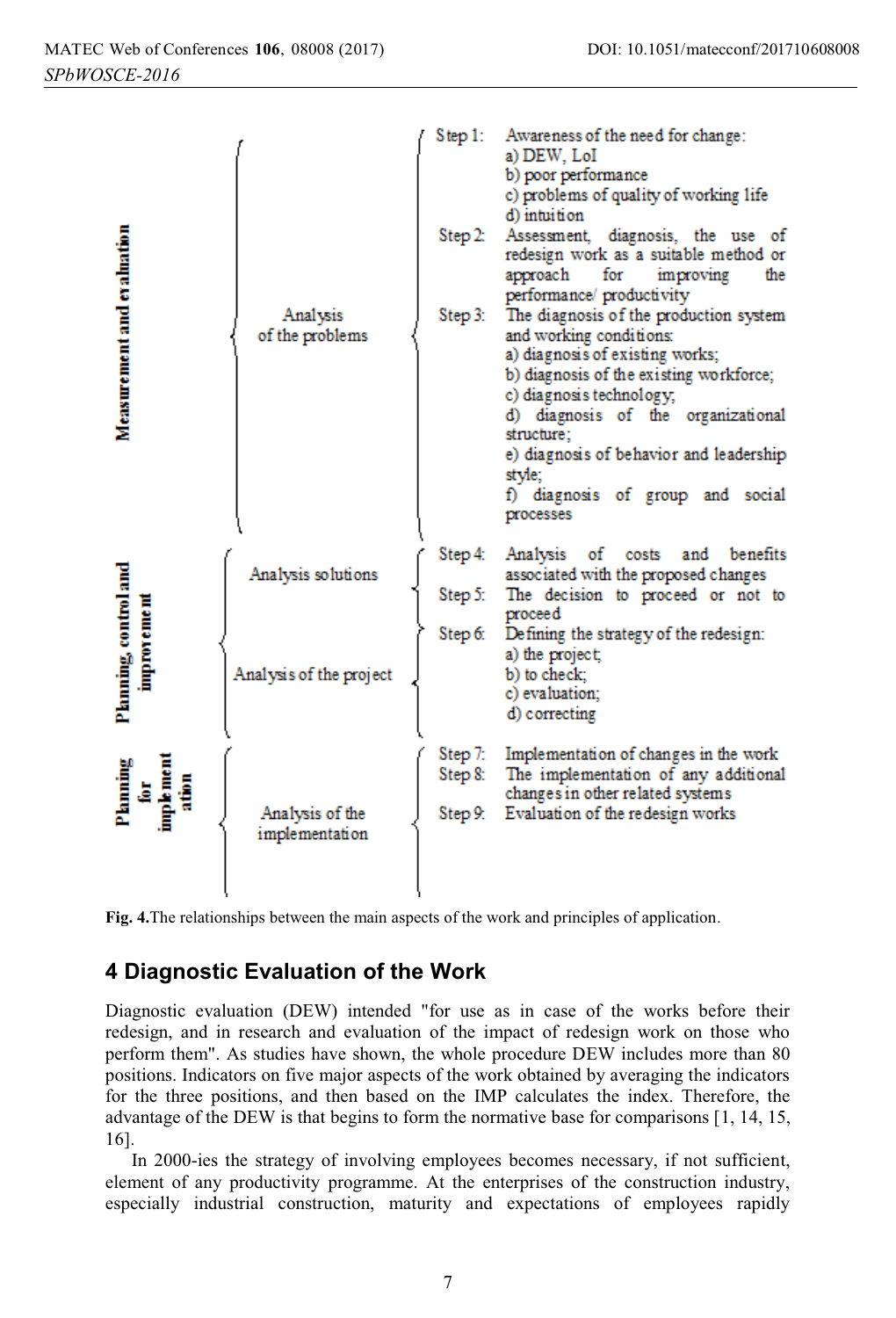increased. Currently, many workers, especially professionals of the construction industry, expect a certain degree of participation in solving problems related to work. In investment and construction projects, developed deliberately and systematically, this approach is increasingly seen as a process to increase the probability of effective and economical use of other methods to increase performance. Consent and a tendency to accept, support and even suggest some positive changes in the area of improving performance that can be achieved through properly designed participatory programs, seen as essential prerequisites for the survival of most businesses in the coming decades in accordance with the decision of the state Council of the Russian Federation from 28.05.2016 "On the development of construction and improvement of urban development in the Russian Federation" [17,18].

It therefore seems that the principle of employee participation is appropriate to put the following questions:

- 1. Why use participatory strategies and methods?
- 2. When to use a participatory approach or method?
- 3. What form of participatory approach should be used?
- 4. Who should be involved in the process?
- 5. What should they aim for the participation of employees (e.g., solving problems, developing solution procedures, clarifying problems, making decisions)?
- 6. How to incorporate participatory approach or method into the broader program to improve performance?
- 7. How to properly manage the participatory approach, method or program to ensure their success?

The solution consists of the following sequence, shown in Figure 5.



**Fig. 5.**The procedure of solving problems.

Further, the involvement of employees often requires also the activity of small groups relating to one or more of the 12 listed activities.

- The involvement or participation of workers should:
- 1) be carried out effectively and economically;
- 2) affect the "proper" workers on "proper" work;
- 3) instill an understanding of the need for change;
- 4) provide efficient and cost-effective decisions on how, what and where to implement the changes;
- 5) provide awareness on the part of employees and groups in the area of change;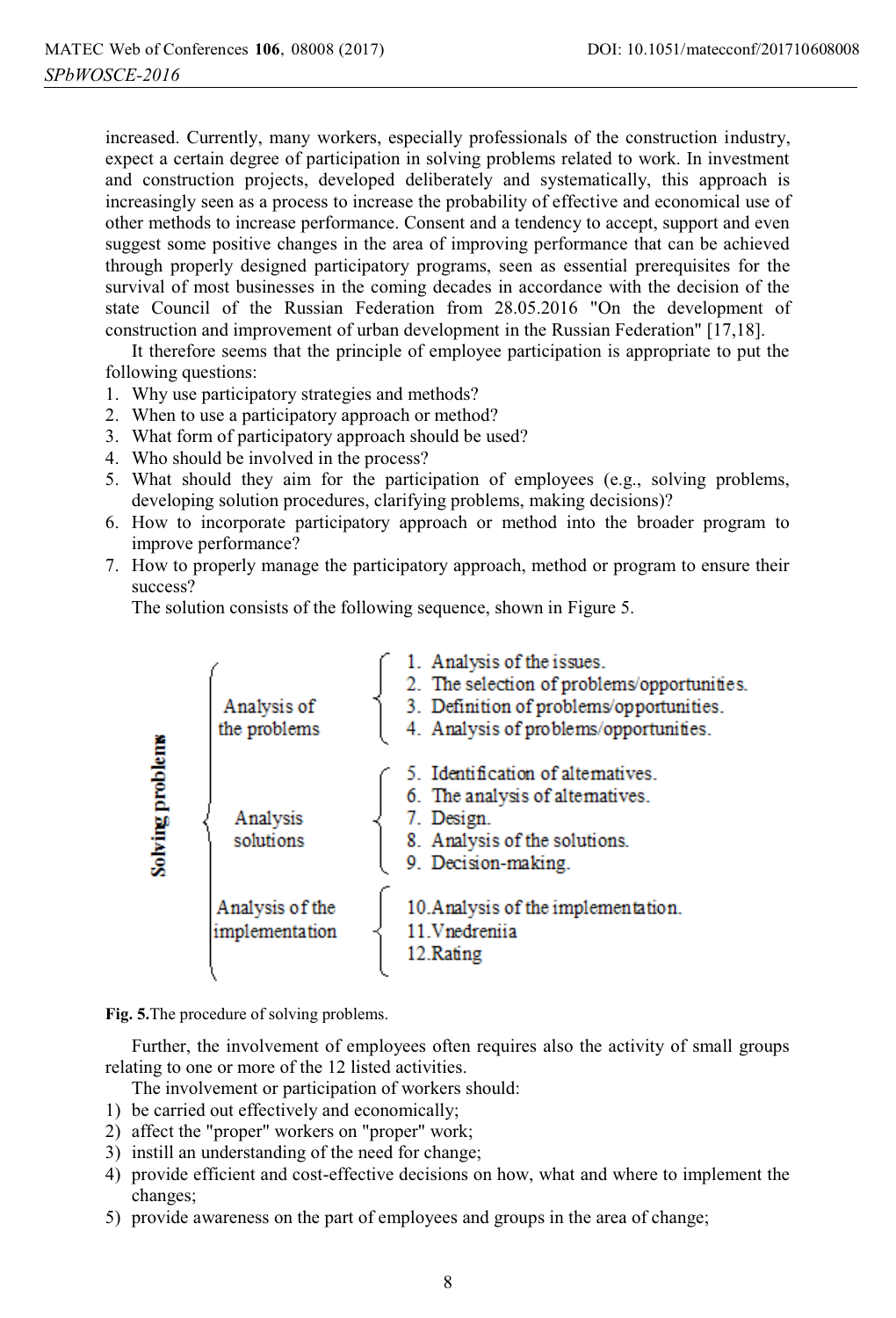- 6) promote positive changes;
- 7) ensure the compatibility of the goals of the individual, groups and organizations;
- 8) give scope to the energy and abilities of people;
- 9) provide a more efficient, faster and overall smoother implementation;
- 10)promote the professional development of workers;
- 11)improve communication, cooperation and coordination;
- 12)inspire commitment;
- 13)improve the work unit;
- 14)improve the quality of work;
- 15)ensure greater group harmony;
- 16)lead to the highest possible performance;
- 17)result in the highest possible overall performance.

When participatory programs and recruitment methods are properly designed and integrated with organizational and managerial processes, they are able to lead to many of the above results. Any method or approach, whatever its merits and applicability may fail or even result in negative effects if it is misapplied. This is particularly true in relation to the methods of the science of behavior and social Sciences, as their successful use largely depends on the skills of those who resort to them. As a result, many attempts fail, and labour morality seriously undermined.

The involvement and participation of workers increasingly means:

- 1) voice in solving problems;
- 2) consultation, seeking consent;
- 3) acceptance of the final decision;
- 4) deliberate, systematic attempt to identify and use individual and collective wisdom;
- 5) shared decision making;
- 6) effective delegation;
- 7) joint identification of problems and appropriate action;
- 8) ability to create appropriate environments and settings;
- 9) mechanism to improve the cooperation of workers and management.

Involvement and participation are increasingly seen as a necessary but not sufficient elements of the productivity programme.

## **5 Conclusion**

Managers in the construction industry, as other industries have resorted to participatory strategies for the following reasons:

• increases the maturity of the employees (their ability and willingness to work);

• becoming more popular and expedient to delegate to the subordinate units, to resort to decentralization of responsibility related to decision-making in organizations;

• strategies enhance the effectiveness of implemented decisions (the Japanese take decisions more slowly, but they are much better implement decisions);

• strategies provide a better understanding of the decisions and challenges of their implementation;

• increase the awareness and skill that can be required, the group and the individuals in future jobs;

• provide the ability groups, organizational systems, and organizations to solve problems in a proactive and productive manner;

• frequently create a mechanism for the growth of employees and supervisors, as well as improve the communication at this important level;

• able to improve and often improve communication and cooperation between departments and services. A vital internal communication channels often represent a complex problem